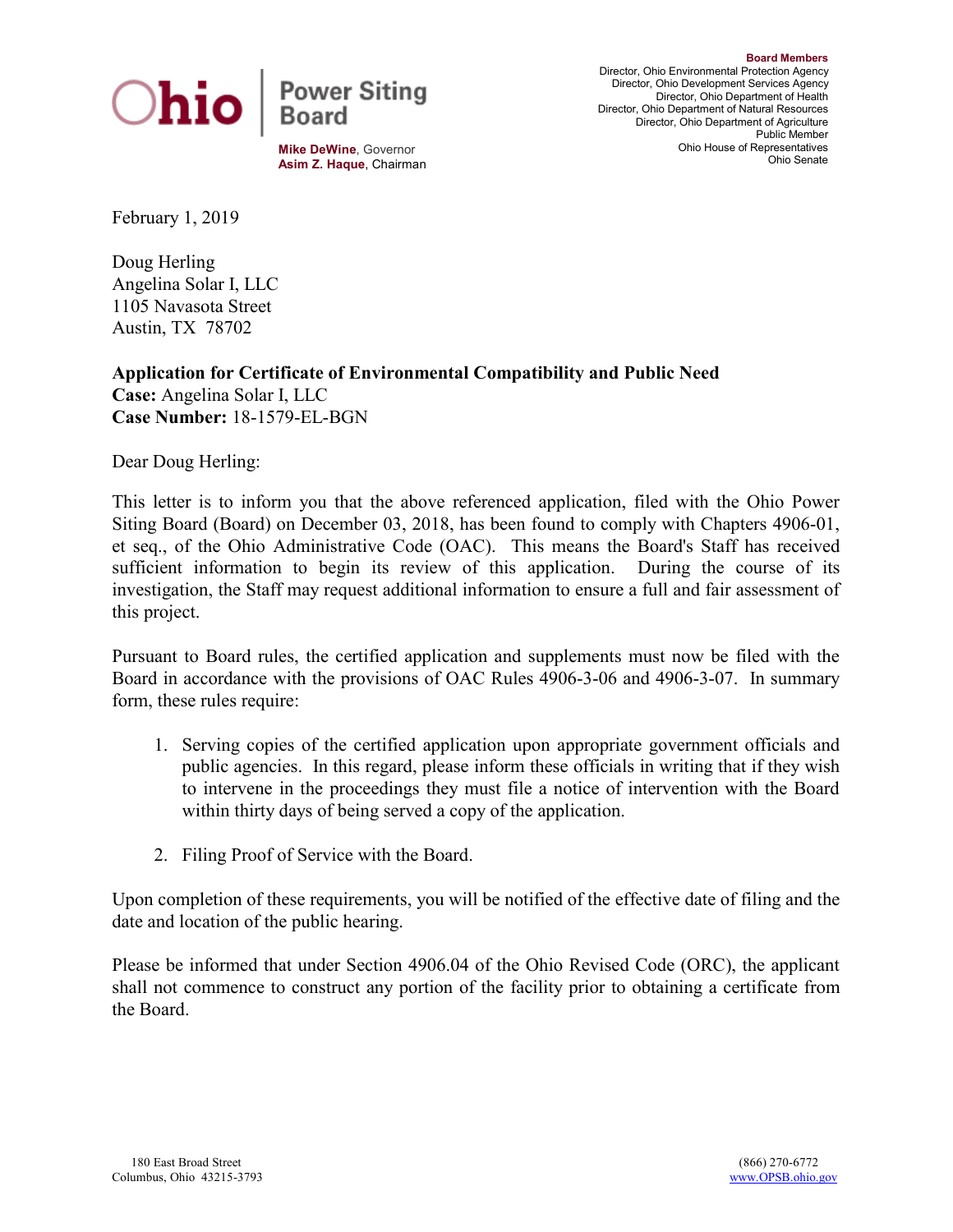

**Mike DeWine**, Governor **Asim Z. Haque**, Chairman

Also be informed that to assist your company in meeting the provisions of Ohio Power Siting Board rules, the Board will serve as a clearinghouse for the distribution to and service of the application and supplements upon the following state agencies:

Public Utilities Commission of Ohio Ohio Environmental Protection Agency Ohio Department of Agriculture Ohio Development Services Agency Ohio Department of Health Ohio Department of Natural Resources Ohio Department of Transportation Ohio Historical Society

Upon filing, pursuant to ORC Section 4906.06(F) and OAC Rule 4906-3-12, the amount of \$40,000.00 as an application fee is due.

Please file Proof of Payment in the Docket. Attachment A, with the date the check was mailed shall be considered sufficient proof.

The check should be designated by case number 18-1579-EL-BGN and be payable to:

Ohio Power Siting Board, Fund 5610

Please send the check along with Attachment A to:

Public Utilities Commission of Ohio (Power Siting) Finance Department, 4th Floor 180 East Broad Street Columbus, OH 43215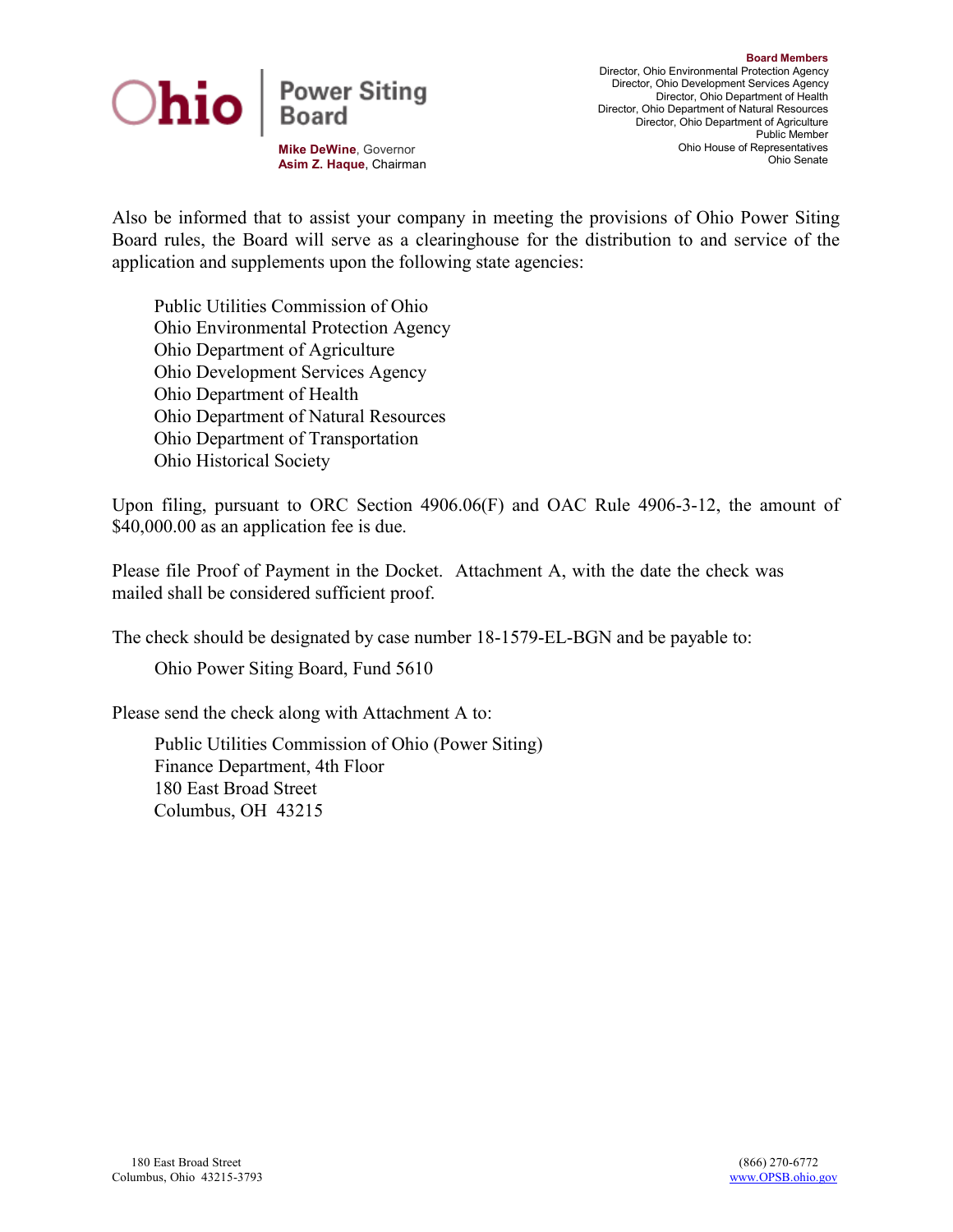

**Asim Z. Haque**, Chairman

Depending on the complexity of the staff investigation, the application fee may not cover all costs associated with this case. Additional invoicing may be necessary.

If you have any questions regarding the above, please contact Ray Strom at (614) 466-7707 or Andrew Conway at 1-866-270-6772.

Sincerely,

durkenton Temare\_

Tamara Turkenton Director, Rates and Analysis Public Utilities Commission of Ohio 180 East Broad Street Columbus, Ohio 43215 (614) 466-1825

cc: Jason Cross, Rates and Analysis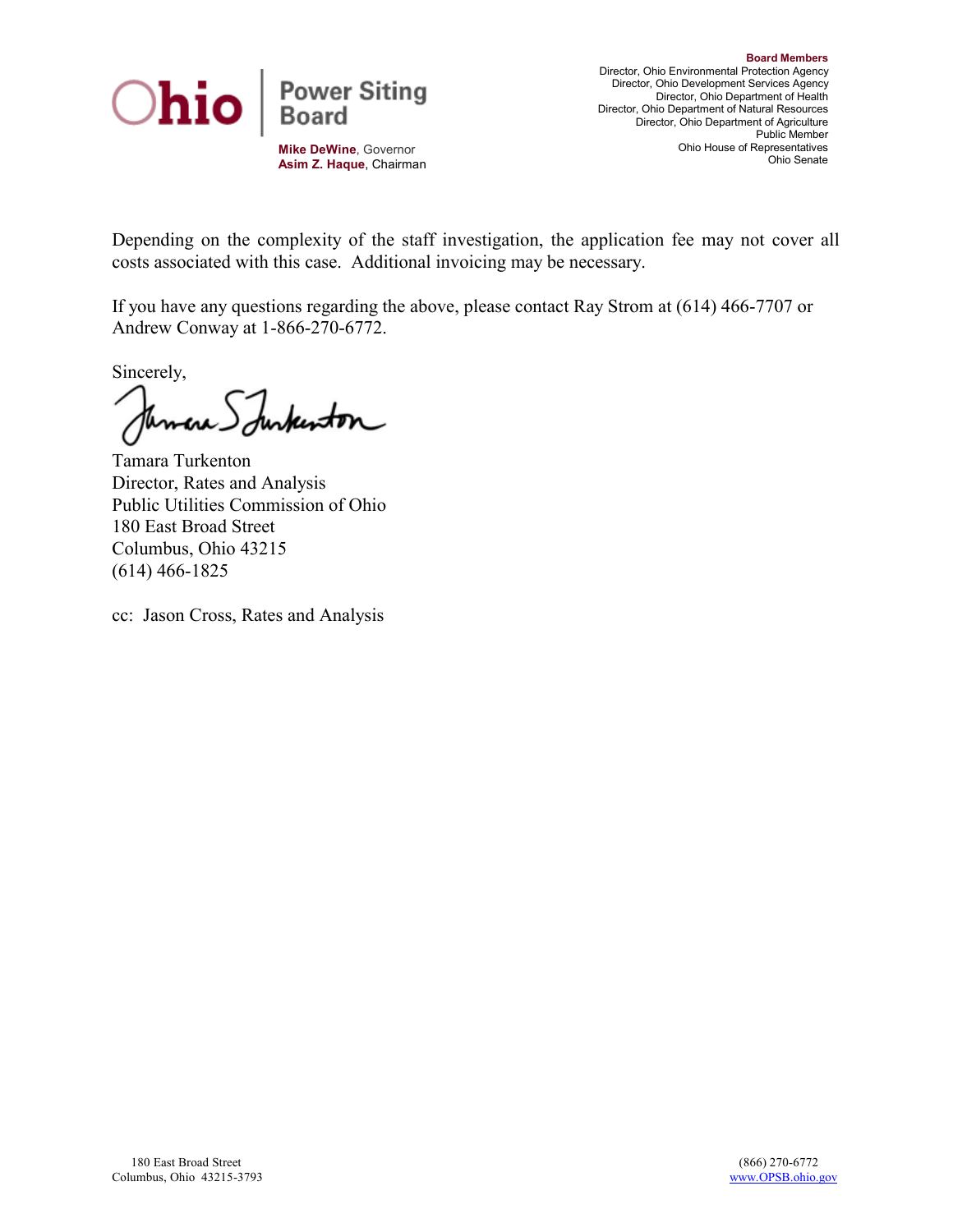

**Mike DeWine**, Governor **Asim Z. Haque**, Chairman

# **ATTACHMENT A**

## **Ohio Power Siting Board Application Filing Fee**

### **Application for Certificate of Environmental Compatibility and Public Need**

**Case Number: 18-1579-EL-BGN**

**Project Name:** Angelina Solar I, LLC

**Application Fee**: \$40,000.00

#### **PLEASE INCLUDE THIS ATTACHMENT WITH YOUR PAYMENT**

**Make Checks Payable To**:

Ohio Power Siting Board, Fund 5610 *(Designated by Case Number)*

#### **Mailing Address:**

Public Utilities Commission of Ohio (Power Siting) Finance Department, 4th Floor 180 East Broad Street Columbus, OH 43215

| -------State of Ohio-- |                     |              |             |                     |             |  |  |  |  |
|------------------------|---------------------|--------------|-------------|---------------------|-------------|--|--|--|--|
| <b>Speed code</b>      | <b>Deposit Unit</b> | Unit<br>GL   | <b>Fund</b> | <b>Deposit Unit</b> | Unit<br>'iL |  |  |  |  |
| 'INIC<br><b>PHCPSI</b> | PHC01               | <b>STATE</b> | 5610        |                     | 7T A T F    |  |  |  |  |

| <b>Fund</b> | <b>Account Code</b> | ALI | Department   Program |     | <b>Agency Use</b> | <b>ISTV Xref</b> |
|-------------|---------------------|-----|----------------------|-----|-------------------|------------------|
| 5610        | 425040              |     | PUC701310            | N/A | N/L               | N/A              |